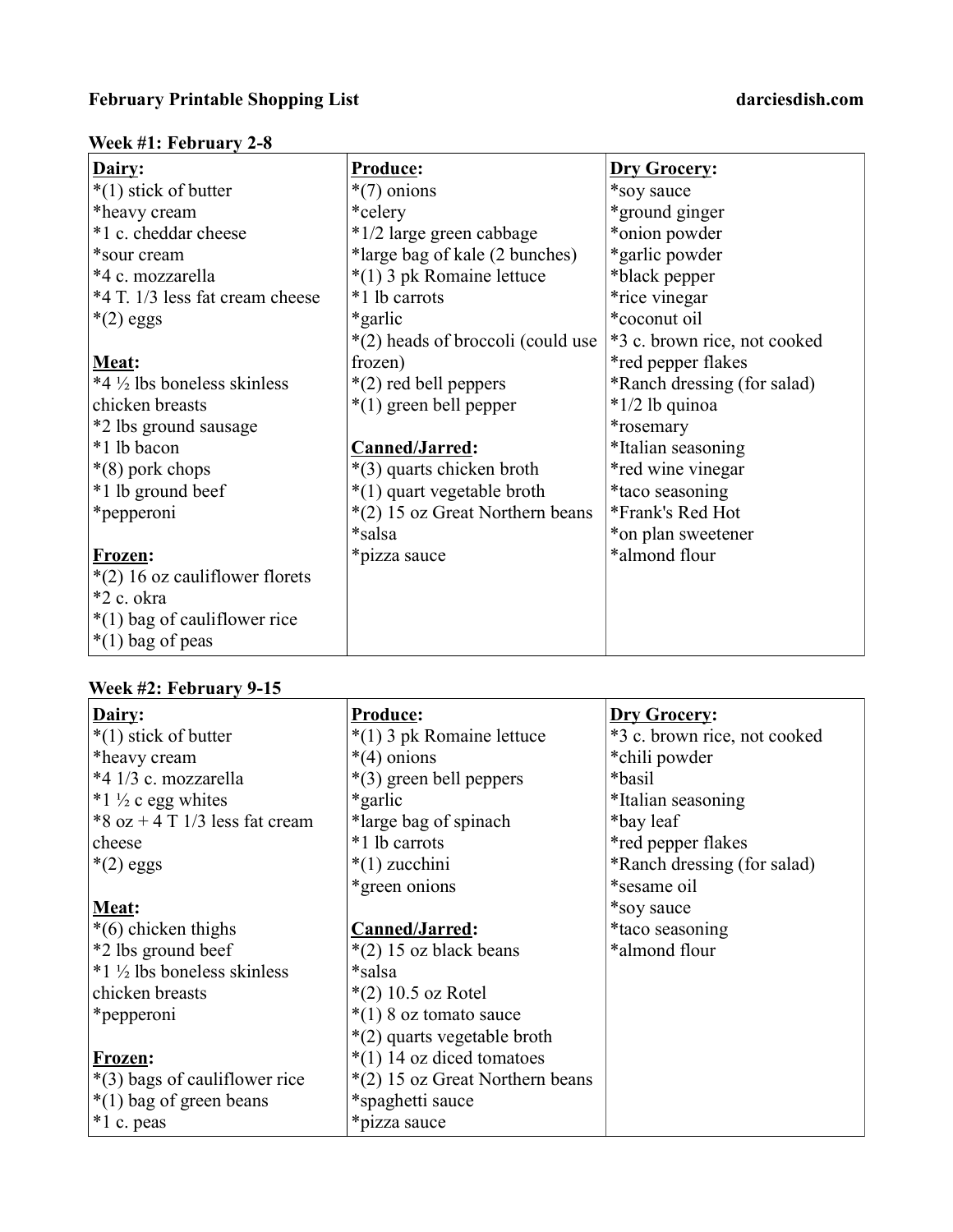## Week #3: February 16-22

| Dairy:                           | <b>Produce:</b>                   | <b>Dry Grocery:</b>            |
|----------------------------------|-----------------------------------|--------------------------------|
| $*(1)$ stick of butter           | $*(5)$ onions                     | *olive or avocado oil          |
| *sour cream                      | *(5) green bell peppers           | *cumin                         |
| *1 c. cheddar cheese             | *1 lb carrots                     | *cayenne pepper, optional      |
| *heavy cream                     | *(2) 3 pk Romaine lettuce         | *2/3 c. brown rice, not cooked |
| *4 T. 1/3 less fat cream cheese  | *cucumber (for fresh veg)         | *Frank's Red Hot sauce         |
| *4 c. mozzarella                 | *garlic                           | *apple cider vinegar           |
| $*(2)$ eggs                      | *large head of green cabbage      | *parsley                       |
|                                  | *(1) bunch of kale                | *oregano                       |
| Meat:                            |                                   | *garlic powder                 |
| *2 ½ lbs boneless skinless       | Canned/Jarred:                    | *onion powder                  |
| chicken breasts                  | *(1) quart vegetable stock        | *Ranch dressing (on top of     |
| *2 lbs ground beef               | *(1) 4 oz diced green chiles      | Buffalo chicken)               |
| *2 lbs ground sausage            | *salsa                            | *chili seasoning               |
| *pepperoni                       | $*(1)$ 15 oz black beans          | *1/2 lb green or brown lentils |
|                                  | *(3) quarts chicken stock         | *taco seasoning                |
| Frozen:                          | $*(1)$ 15 oz kidney beans         | *Italian seasoning             |
| $*(1)$ bag of seasoning blend    | $*(1)$ 15 oz Great Northern beans | *red pepper flakes             |
| *(1) bag of broccoli             | $*(2)$ 14 oz diced tomatoes       | *almond flour                  |
| $*(2)$ 16 oz cauliflower florets | $*(1)$ 8 oz tomato sauce          |                                |
| *2 c. okra                       | *pizza sauce                      |                                |

## Week #4: February 23-29

| Dairy:                                | <b>Produce:</b>                     | <b>Dry Grocery:</b>          |
|---------------------------------------|-------------------------------------|------------------------------|
| *3 c. egg whites                      | $*(3)$ green bell peppers           | *3 c. brown rice, not cooked |
| *3 c. cheddar cheese                  | $*(5)$ onions                       | *taco seasoning              |
| *(1) dozen + (2) eggs                 | *garlic                             | *chili powder                |
| *unsweetened almond milk              | $*(1)$ lime (can use bottled juice) | *onion powder                |
| *4 c. mozzarella                      | *1 lb carrots                       | *garlic powder               |
| *4 T. 1/3 less fat cream cheese       | $*(2)$ zucchini                     | *Liquid Aminos or soy sauce  |
|                                       | *small bag of spinach               | *olive or avocado oil        |
| Meat:                                 | *(1) 3 pk Romaine lettuce           | *Italian seasoning           |
| *4 lbs ground beef                    | *green onions                       | *bay leaf                    |
| $*1\frac{1}{2}$ lbs boneless skinless |                                     | *red pepper flakes           |
| chicken breasts                       | Canned/Jarred:                      | *Ranch dressing (for salad)  |
| *8 oz bacon                           | $*(3)$ 8 oz tomato sauce            | *sesame oil                  |
| *pepperoni                            | *(2) 14 oz diced tomatoes           | *cayenne pepper, optional    |
|                                       | $*(2)$ 10.5 oz Rotel                | *almond flour                |
| Frozen:                               | $*(1)$ 15 oz pinto beans            |                              |
| *2 c. okra                            | *(1) quart vegetable broth          |                              |
| *(2) bags of cauliflower rice         | $*(2)$ 15 oz Great Northern beans   |                              |
| *1 c. peas                            | *spaghetti sauce                    |                              |
|                                       | *pizza sauce                        |                              |